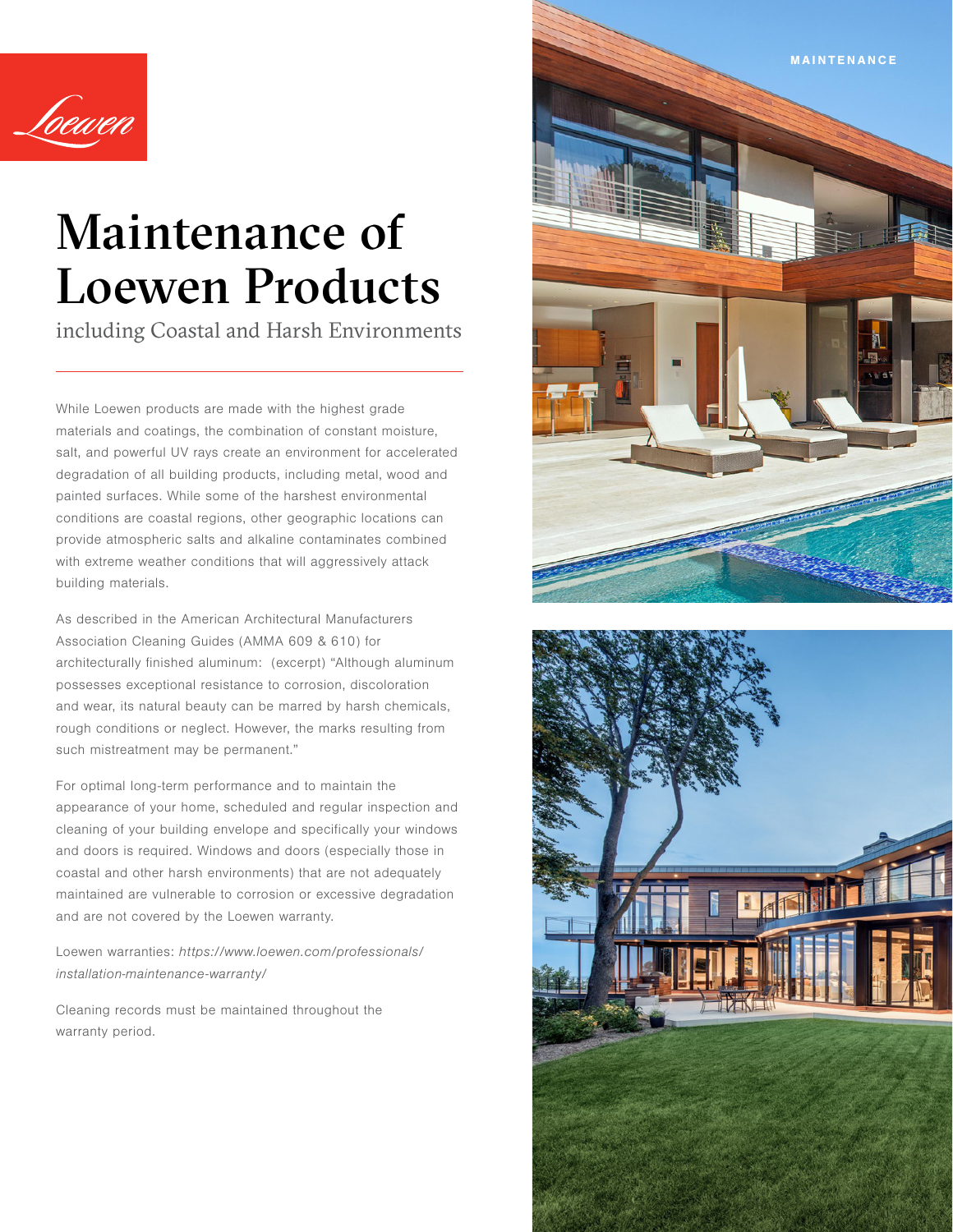# Frequency of Cleaning and Maintenance

## TYPICAL ENVIRONMENTS - Every 6 Months

COASTAL & HARSH ENVIRONMENTS - Every 3 Months (or more frequently if necessary)

- 1. Wash and rinse of all exterior frames and surfaces.
- 2. Inspect the thresholds and tracks of doors clean excessive dirt and grit
- 3. Inspect and remove sand, salt, and grit from operating mechanisms

## 1. Cleaning Painted Window and Door Frames and Sashes

- Apply a low to medium pressure water rinse from top to bottom, rubbing lightly with a soft automobile brush or sponge.
- Use a mild detergent. Mild detergents that are safe for bare hands should be safe for painted windows; always spot test any detergent before using.
- Detergents should not be allowed to collect or puddle on the horizontal surfaces or in the joints. These surfaces should be flushed with water and dried.
- Rinse thoroughly with clear water. If the detergent is permitted to dry, it may be necessary to lightly sponge the surface while rinsing.
- Allow the surfaces to air dry or wipe dry with a chamois cloth.

## *Precautions for cleaning painted finish*

- Use cleaners sparingly; always follow cleanser manufacturer's instructions
- Avoid dripping or splashing detergents on surrounding surfaces and vegetation; thoroughly rinse immediately
- Make sure sponges, brushes, rags and chamois are free of dirt and grit

#### *Do not use as they can be damaging*

- Glass cleaners containing ammonia
- Use of stiff bristle brushes, steel wool or scrubbing pads
- Use of knives, putty knives, or scrapers
- Use of high pressure nozzle
- Avoid ketones, Lacquer thinners or paint removers

\*Anodized finishes should only be cleaned with soap and water.

# 2. Door Thresholds

Wipe and wash the surface of the threshold using a mild detergent, this area should be kept free from dirt, insects, leaves and debris.

#### 3. Hardware Care

To maintain the proper hardware operation, accumulations of salt and grit should be cleaned and removed. Use compressed air to remove sand and salt.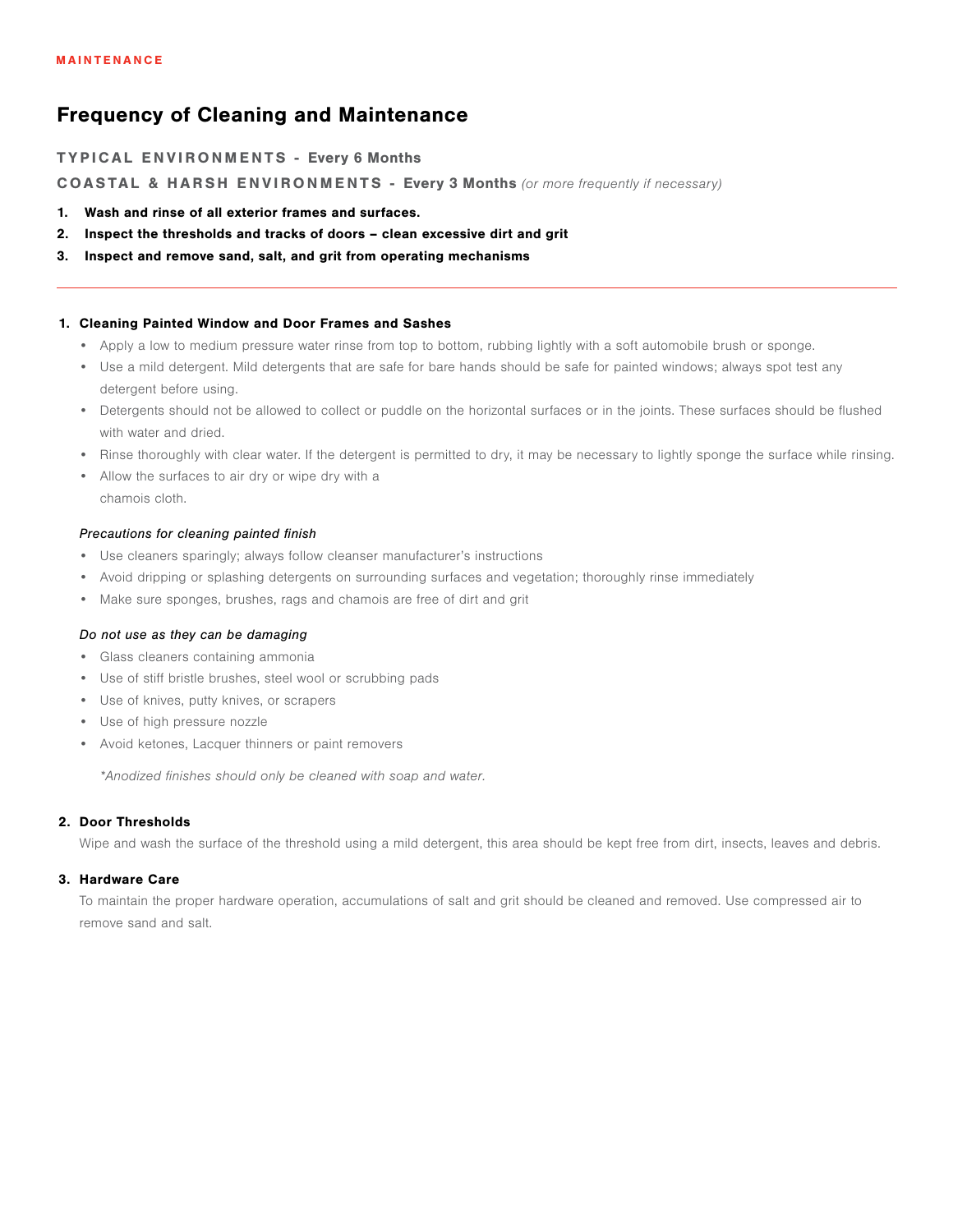# Frequency of Cleaning and Maintenance

TYPICAL ENVIRONMENTS - Annually

COASTAL & HARSH ENVIRONMENTS - Every 6 Months (or more frequently if necessary)

- 1. Clean and lubricate window operating mechanisms
- 2. Clean and lubricate door tracks, locksets and pivots
- 3. Inspect and clean drainage and weep system
- 4. Inspect all perimeter seals and repair any caulk and sealant failures

#### 1. Window Hardware Care

To maintain the proper hardware operation, Loewen recommends lubricating hardware monthly.

#### Roto Gear Operators

Lubricate gear arms and pivot points using waterproof lubricant. The roto gear mechanism should be lubricated using high performance marine grade grease. Lubricate gear arms and pivot points using waterproof lubricant.

## Casement and Awning Hinges, Arms and Tracks

Use compressed air to remove sand and salt from tracks. All operable parts should be lubricated and wiped down with waterproof lubricant. Apply a small amount of lubricant and work the vent open and closed to completely lubricate the tracks. Wipe off any excess

#### 2. Door Hardware Care

#### Door Hinges, Flush Bolts and Pivots

# Lubricant Requirements We recommend using waterproof marine

lubricant and marine grade grease for long term performance. Avoid the use of silicone based sprays or lubricants. Silicone can cause some plastic parts to become brittle.

After cleaning, all operable parts should be lubricated and wiped down using waterproof lubricant. Apply a small amount to the hinges and move the door panel back and forth several times to work in the lubricant. Wipe off any excess.

#### **Locksets**

All operable parts should be lubricated and wiped down using waterproof lubricant. Operate the handle a few times to allow the lubricant to penetrate the latch assembly. Place a small amount of lubricant in the lock cylinder. Place the key in the cylinder and work the lubricant into the locking mechanism.

#### Multipoint Mechanism

Use compressed air to remove sand and salt from the multipoint lock mechanism. All operable parts should be lubricated and wiped down using waterproof lubricant.

## 3. Drainage and Weep Systems

It is normal for water to accumulate and drain out of weep holes found at door sill and thresholds. To allow for adequate drainage, this area should be kept free from dirt, insects, leaves and debris.

- Vacuum the sill and remove any debris
- Check sills for sealant adhesion and make sure that any setting screws are sealed
- Use a small soft brush to clean any debris from the door threshold weep holes

#### 4. Perimeter Inspection

Caulking should be repaired or replaced if any cracks or divots are present or if sealant has pulled away from the surface. Follow sealant manufacturer's instructions.